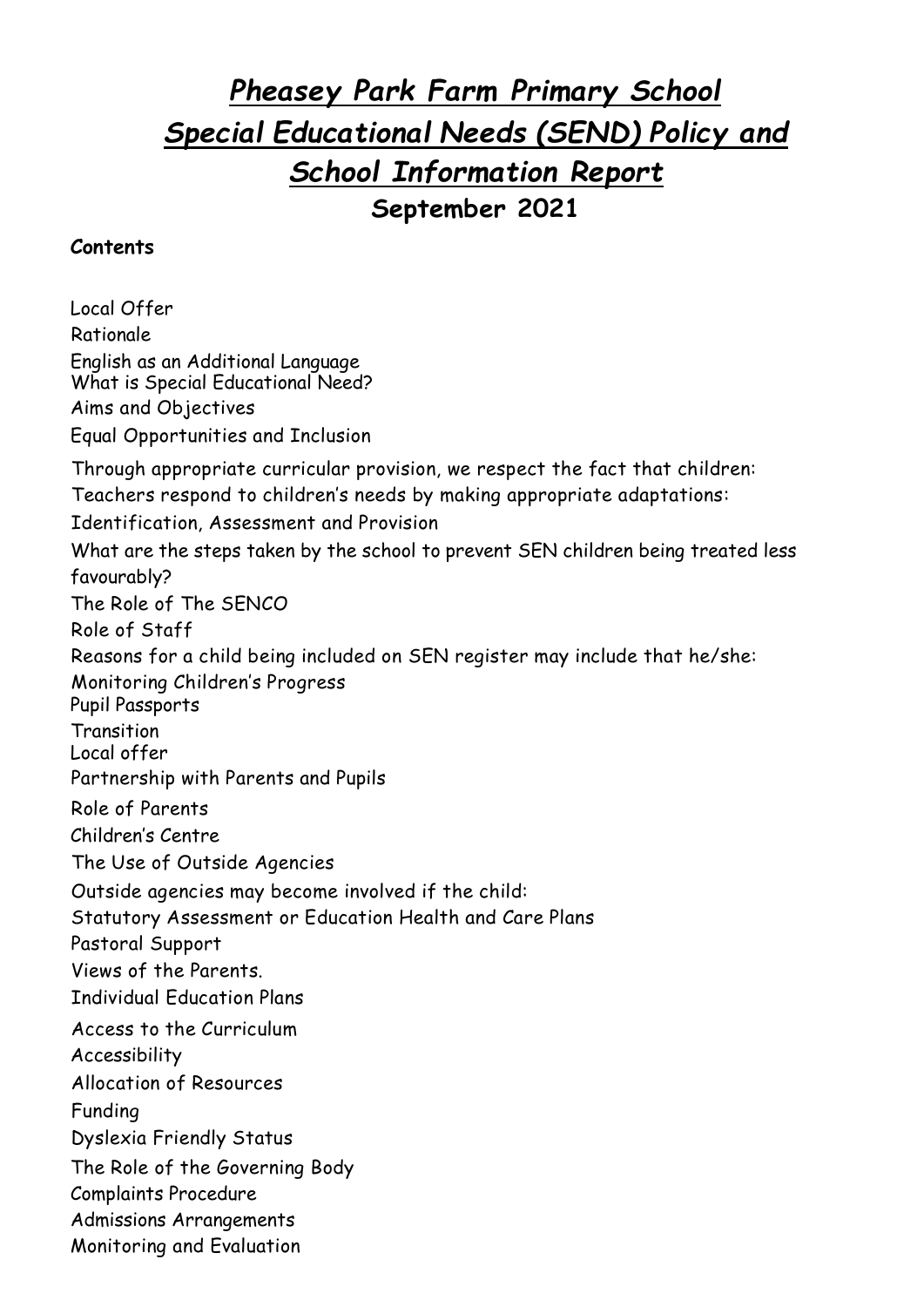# **Special Educational Needs (SEN) Policy**

## **Local Offer**

Pheasey Park Farm School and Early Years Centre seeks to provide a high quality academic education for all pupils according to their needs, and to develop attitudes of mutual respect and responsibility.

Our emphasis is on a whole school approach. We aim to provide all children with realistic learning goals in a positive environment.

Where children are identified as having Special Educational Needs we aim to meet their needs through the processes set out in our policy.

Where our assessments indicate that we are unable to meet an individual's needs we will liaise with parents and relevant external agencies to make the necessary arrangements which are purely in the interests of the individual child.

*See Walsall's Local Offer for More Information.*

## **Policy and School Information Report**

## **Rationale**

Pheasey Park Farm Primary School has a named SENCO (Mrs S. Mayou) who has completed the Government SENCO qualification, and a named Governor responsible for SEN (Mrs M. Wood). The Inclusion Supervisor is Mrs S. Arnold, Head of School.

We ensure that our Special Educational Needs policy works within the guidelines and inclusion policies of the Code of Practice (2014), the Local Education Authority and other policies current within the school.

We believe that all children should have an equal right to a full and rounded education which will enable them to achieve their full potential. We use our best endeavours to secure special educational provision for pupils for whom this is required, that is 'additional to and different from' that provided within the differentiated curriculum to better respond to the four areas of need identified in the new Code of Practice (September 2014).

- Communication and interaction
- Cognition and learning
- Social, mental and emotional health
- Sensory/physical

(Please note that behaviour alone is not included)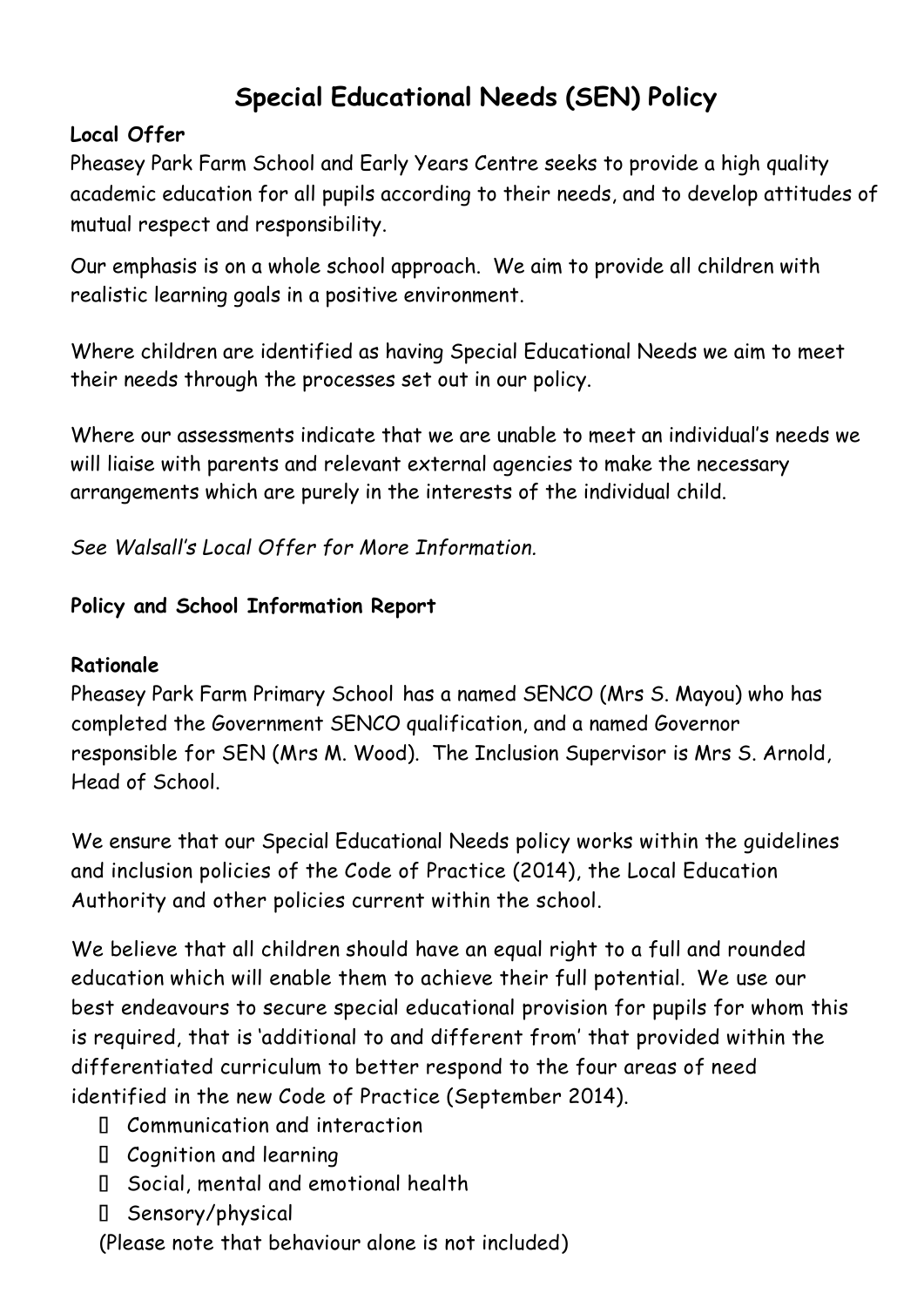## **English as an Additional Language**

The identification and assessment of the special educational needs of children whose first language is not English, requires particular care. Lack of competence in English must not be equated with learning difficulties as understood in the Code of Practice. We would look carefully at all aspects of a child's performance in different subjects to establish whether the problems they have in the classroom are due to limitations in their command of the language that is used there or arise from special educational needs. Advice would be sought when necessary. (See EAL Policy).

## **What is Special Educational Need?**

A child or young person has special educational needs if he or she has a learning difficulty or disability which calls for special educational provision to be made for him or her. A learning difficulty or disability is a significantly greater difficulty in learning than the majority of others of the same age. Special educational provision means educational or training provision that is additional to, or different from, that made generally for others of the same age in a mainstream setting in England. Health Care Provision or Social Care Provision which educates or trains a child or young person is to be treated as special educational provision. ( Code of Practice 2014).

Children may be offered additional support, through small group or 1:1 activities, in order to boost their skills level and confidence.

The school recognises that the needs of high achieving children should also be catered for and recognised as a 'special educational need' (see AMAT Policy).

This SEND policy details how, we will do our best to ensure that the necessary provision is made for any pupil who has special educational needs and that those needs are known to all who are likely to work with them. We will ensure that teachers are able to identify and provide for those pupils with special educational needs, allowing them to join in all school activities together with pupils who do not have special educational needs.

## **Aims and Objectives**

The aims of this policy are:

- to create an environment that meets the special educational needs of each child in order that they can achieve their learning potential and engage in activities alongside pupils who do not have SEND
- to request, monitor and respond to parents/carers and pupils views in order to evidence high levels of confidence and partnership
- to make clear the expectations of all partners in the process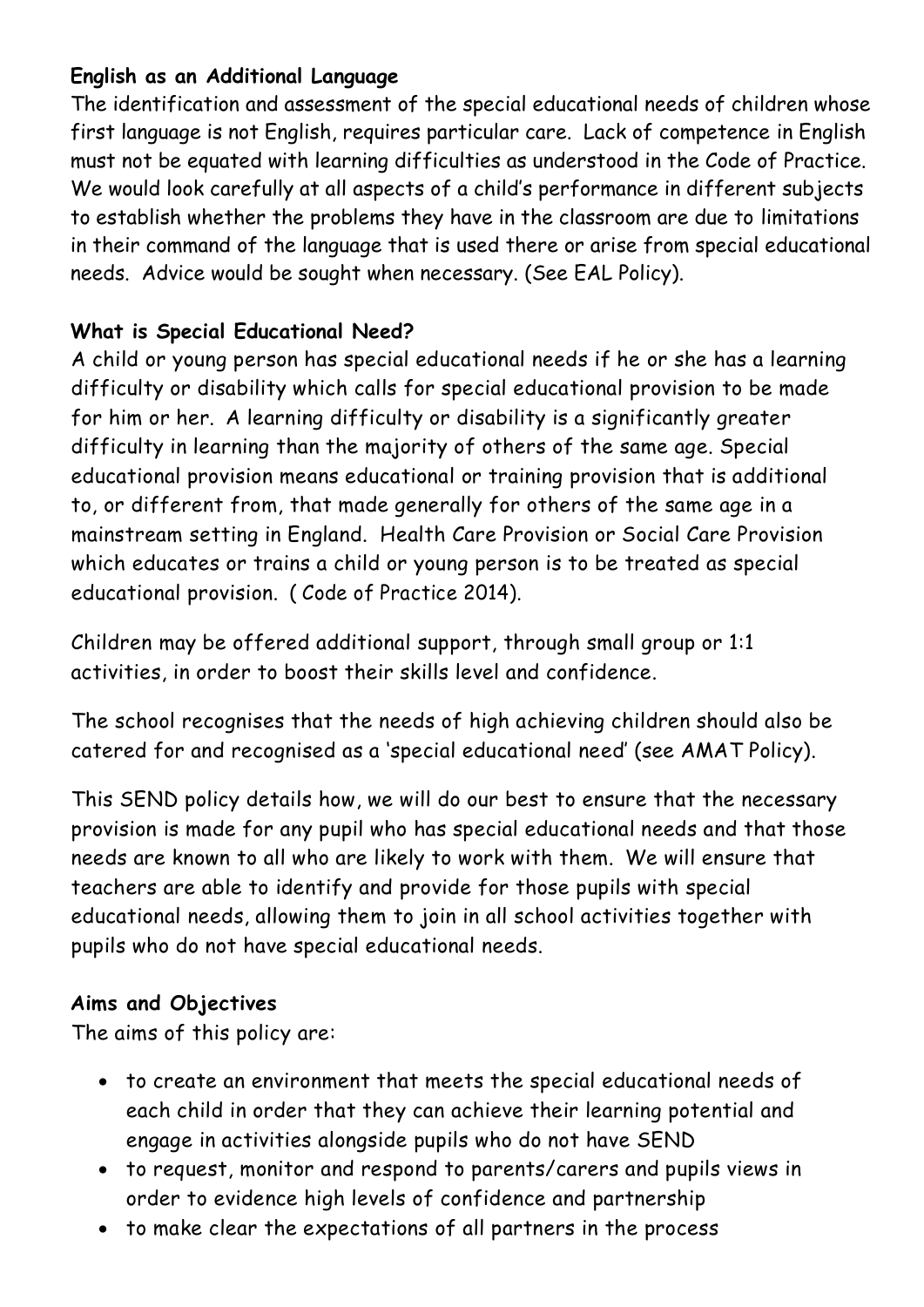- to ensure a high level of staff expertise to meet pupil need, through well targeted continuing professional development
- to ensure support for pupils with medical conditions full inclusion in all school activities by ensuring consultation with health and social care professionals
- to identify the roles and responsibilities of all staff in providing for children's special educational needs
- through reasonable adjustments to enable all children to have full access to all elements of the school curriculum
- to work in cooperation and productive partnerships with the Local Authority and other outside agencies, to ensure there is a multiprofessional approach to meeting the needs of all vulnerable learners

## **Equal Opportunities and Inclusion**

Through all subjects we ensure that the school meets the needs of all, taking account of gender, ethnicity, culture, religion, language, sexual orientation, age, ability, disability and social circumstances. It is important that in this school we meet the diverse needs of pupils to ensure inclusion for all and that all pupils are prepared for full participation in a multi-ethnic society. We also measure and assess the impact regularly through meetings with our SEND coordinator and individual teachers to ensure all children have equal access to succeeding in this subject.

## **Through appropriate curricular provision, we respect the fact that children:**

- have different educational and behavioural needs and aspirations
- require different strategies for learning
- acquire, assimilate and communicate information at different rates
- need a range of different teaching approaches and experiences

## **Teachers respond to children's needs by making appropriate adaptations:**

- providing support for children who need help with communication, language and literacy
- planning to develop children's understanding through the use of all available senses and experiences
- planning for children's full participation in learning, and in physical and practical activities
- helping children to manage and own their behaviour and to take part in learning effectively and safely
- helping individuals to manage their emotions, particularly trauma or stress, and to take part in learning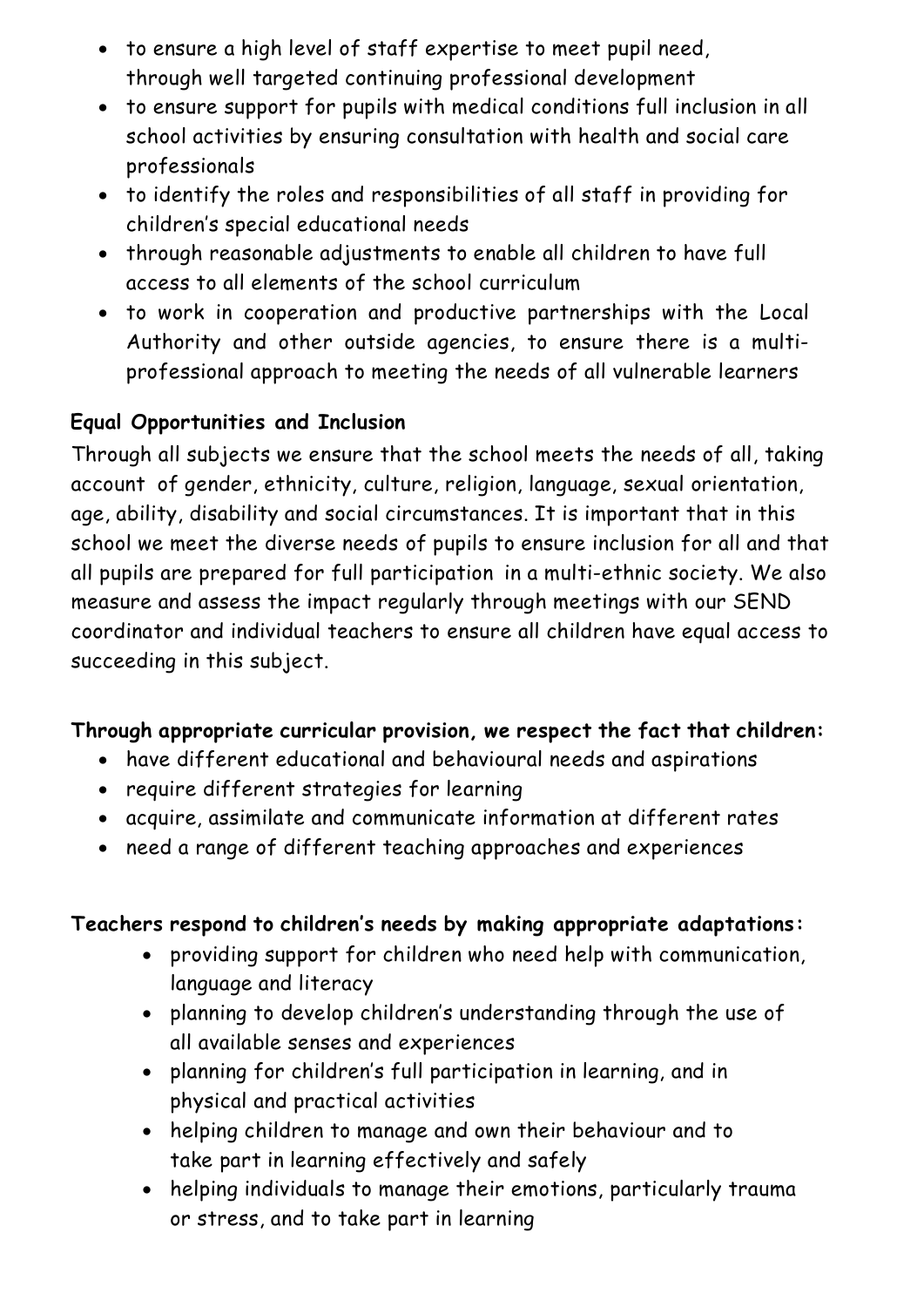## **Identification, Assessment and Provision**

Provision for children with special educational needs is a matter for the whole school. The governing body, the school's head and deputy head teacher, the SENCO and all other members of staff, particularly class teachers and teaching assistants, have important day–to–day responsibilities. All teachers are teachers of children with special educational needs.

The school will assess each child's current levels of attainment on entry in order to ensure that they build on the patterns of learning and experience already established during the child's pre-school years. If the child already has an identified special educational need, this information may be transferred from other partners in their Early Years setting and the class teacher and SENCO will use this information to:

- Provide starting points for the development of an appropriate curriculum.
- Identify and focus attention on action to support the child within the class.
- Use the assessment processes to identify any learning difficulties.
- Ensure ongoing observation and assessments provide regular feedback about the child's achievements and experiences to form the basis for planning the next steps of the child's learning.

The identification and assessment of the special educational needs of children whose first language is not English requires particular care. Where there is uncertainty about a particular child, a teacher will look carefully at all aspects of the child's performance in different subjects to establish whether the problems are due to limitations in their command of English or arises from special educational needs.

Looked After Children and Disadvantaged Children will receive the additional support required to meet their needs.

# **What are the steps taken by the school to prevent SEND children being treated less favourably?**

The special educational needs and disability code of practice: 0 to 25 years: Statutory guidance identifies statutory duties placed on the school. Whenever we take decisions, we give consideration to what the code says. We have a duty to ensure that our pupils are not discriminated against and we make reasonable adjustments, including the use of auxiliary aids and services to ensure that all children with SEND are not at a disadvantage compared with that of their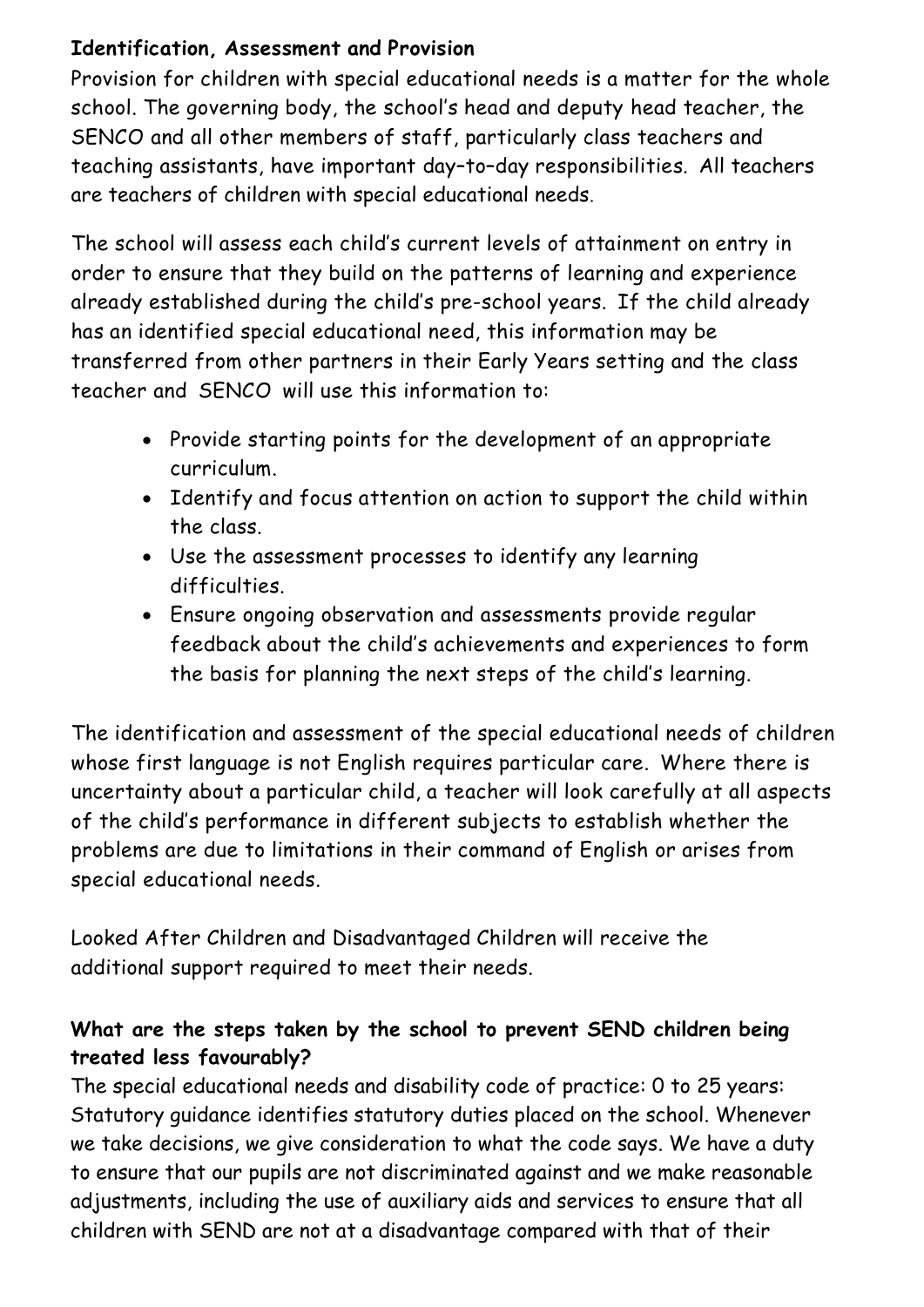peers.

These could include the provision of services and the provision of education. We make reasonable adjustments to meet all needs which could include specific interventions, the use of aids and personnel to support learning, using a different approach to meet needs of individuals. For children with disabilities, our duty is anticipatory – it requires thought to be given in advance to what disabled children and young people might require and what adjustments might need to be made to prevent that disadvantage.

We promote equality of opportunity for disabled children. Any targets are specific and measurable, we commission services to support the needs of individuals and arrangements in place to support all pupils with SEND to ensure that they get the support they need. All children with SEND engage in activities of school alongside children who do not have SEND.

The SENCO is responsible for co-ordinating SEND provision. Our school's Admission policy ensures that all children are not refused admission due to their SEND or if they do not have an EHC plan. We regularly review and evaluate the breadth and impact of the support we offer or can access to ensure that we take an active role involve with all agencies and follow advice. We make the best endeavours to make sure that a child with SEND gets the support they need – this means doing everything we can to meet children and young people's SEND.

We regularly review and evaluate the breadth and impact of the support we offer, or can access, and we promote training for individual staff members or whole staff to ensure that we can follow updated recommendations for pupils in our care.

## **The Role of The SENCO**

The Special Educational Needs Co-ordinator's [SENCO] responsibilities include:

- Overseeing the day-to-day operation of the school's SEND policy.
- Agree SEND Provision as appropriate.
- Arrange for an Education and Health Care Plan (EHC Plan) if required
- Co-ordinating provision for children with SEND/EHC Plan.
- Liaising with and advising teachers and teaching assistants.
- Overseeing the records of all children with SEN/EHC Plan.
- Liaising with parents of children with SEND/EHC Plan.
- Contributing to the in-service training of staff.
- Liaising with local high schools so that support is provided for Y6 pupils as they prepare to transfer.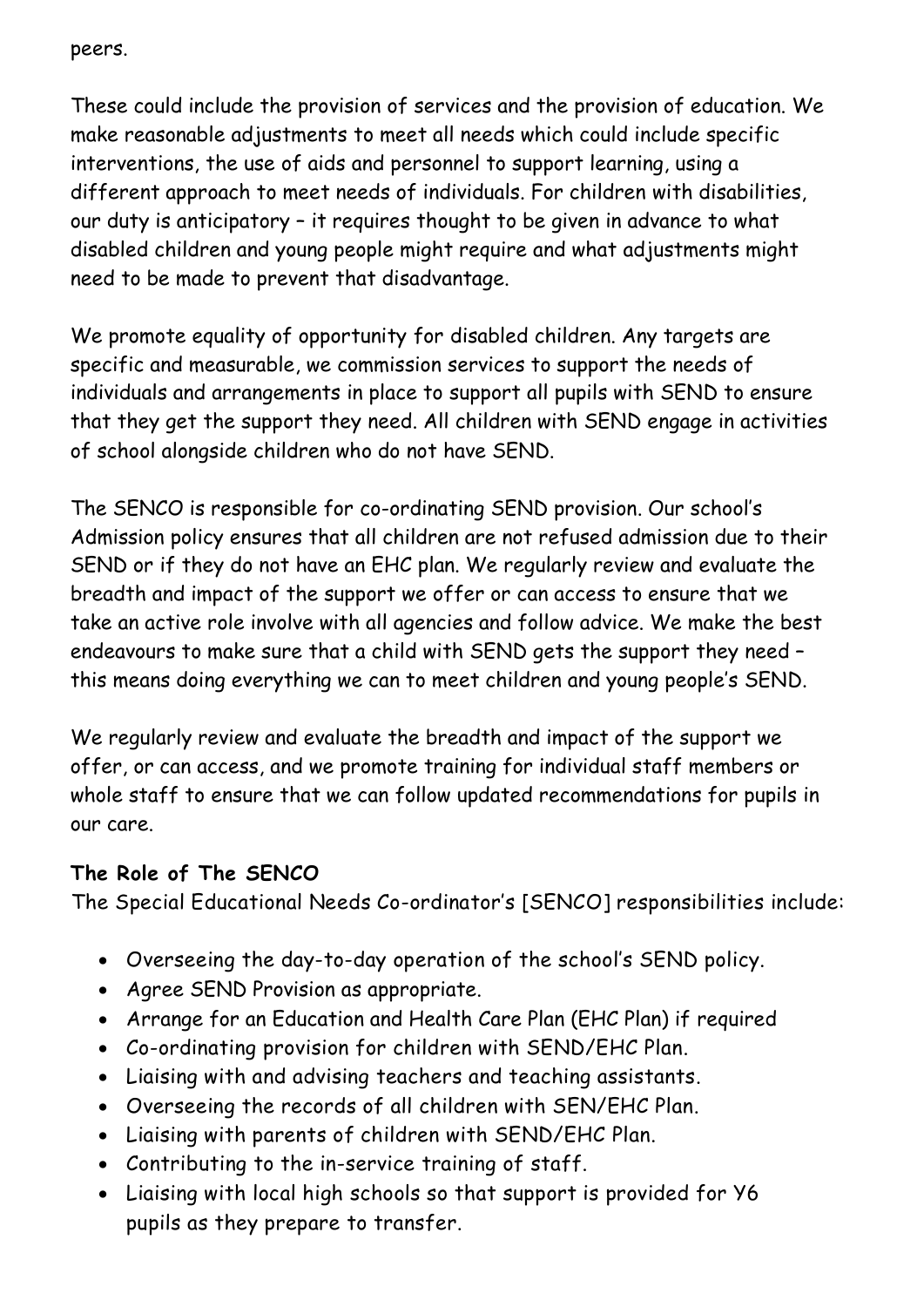- Liaising with external agencies including the LA's support and educational psychology services, health and social services and voluntary bodies.
- Co-ordinating and developing school-based strategies for the identification and review of children with SEND/EHC Plan.
- Making regular visits to classrooms to monitor the progress of children on the School SEND//EHC Plan Register.
- To oversee the school's maintenance of its Dyslexia friendly status, ensuring that appropriate strategies are employed throughout the school and that staff training is kept up to date.
- Evaluating the effectiveness of provision through consultations, observations and analysis of data

# **Role of Staff**

- The class teacher and/or member of Staff and Teaching Assistant teaching the Group will highlight any identified need to the SENCO for assessment.
- The SENCO will advise staff regarding the appropriate action –e.g. Early Response, APDR (previously referred to as IEP)
- The SENCO or Staff Member will inform the parent of the Plan.
- The member of Staff and Teaching Assistant will implement and track progress against the APDR keeping the SENCO informed. APDRs will be reviewed termly by either the Class Teacher or SENCO.

The SENCO and the child's class teacher will decide on the action/adaptations needed to help the child progress in the light of earlier assessments. This may include:

- Different learning materials or specialist equipment.
- Some group or individual support, which may involve small groups of children being withdrawn to work with the SENCO; or, with TA support or other intervention
- Extra adult time to devise/administer the nature of the planned intervention and also to monitor its effectiveness.
- Staff development and training to introduce more effective strategies.
- Emotional and Social support through SEAL/Learning Mentor.

After initial discussions with the SENCO, the child's subject teacher will work with the Teaching Assistant to work with the child on a daily basis and ensure delivery of any individualised programme in the classroom.

# **Reasons for a child being included on SEND register may include that he/she:**

• Makes little or no progress, even when teaching approaches are targeted particularly in a child's identified area of weakness once Early Response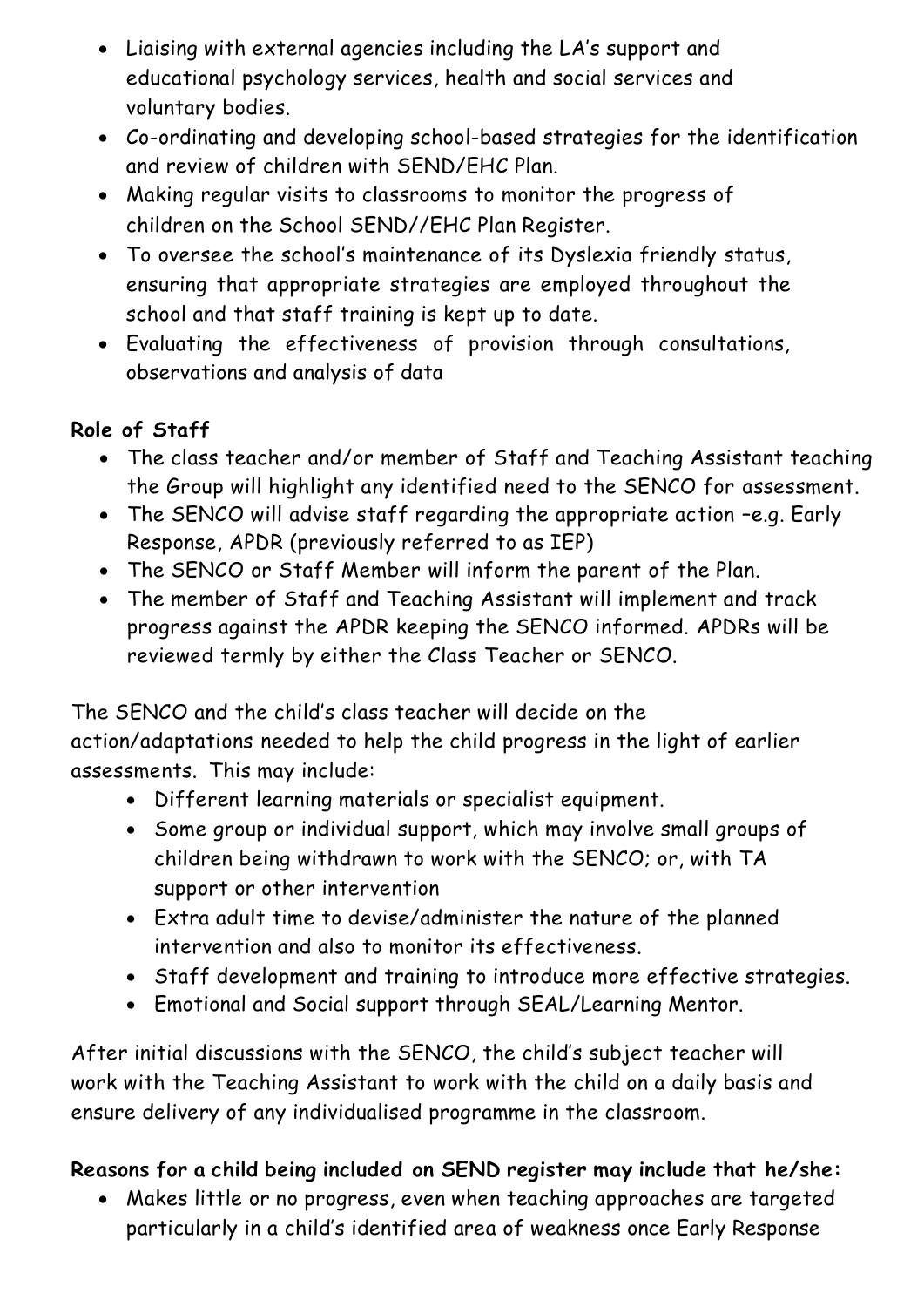Stage completed.

- Shows signs of difficulty in developing literacy or mathematics skills which result in poor attainment in some curriculum areas.
- Presents persistent emotional or behavioural difficulties which are not improved by the behaviour management techniques usually employed in the school.
- Has sensory or physical problems, and continues to make little or no progress, despite the provision of specialist equipment.
- Has communication and / or interaction difficulties, and continues to make little or no progress.

## **Monitoring Children's Progress**

The school's system for observing and assessing the progress of individual children will provide information about areas where a child is not progressing satisfactorily. Under these circumstances, teachers may need to consult the SENCO to consider what else might be done. This review might lead to the conclusion that the pupil requires help over and above that which is normally available within the particular class or subject.

The key test of the need for action is that current rates of progress are inadequate.

Adequate progress can be identified as that which:

- Prevents the attainment gap between the child and his/her peers from widening.
- Closes the attainment gap between the child and his/her peers.
- Betters the child's previous rate of progress.
- Ensures access to the full curriculum.
- Demonstrates an improvement in self-help, social or personal skills.
- Demonstrates improvements in the child's behaviour.

In order to help children with special educational needs, we will adopt a graduated response. This may see us using specialist expertise if as a school we feel that our interventions are still not having an impact on the individual. The school will record the steps taken to meet the needs of individual children through the use of an APDR (Assess, Plan, Do, Review) and review sheet/provision map and the SENCO will have responsibility for ensuring that records are kept and available when needed. If we refer a child for statutory assessment/Education Health and Care Plan (EHC Plan), we will provide the LA with a record of our work with the child to date.

When any concern is initially noticed it is the responsibility of the class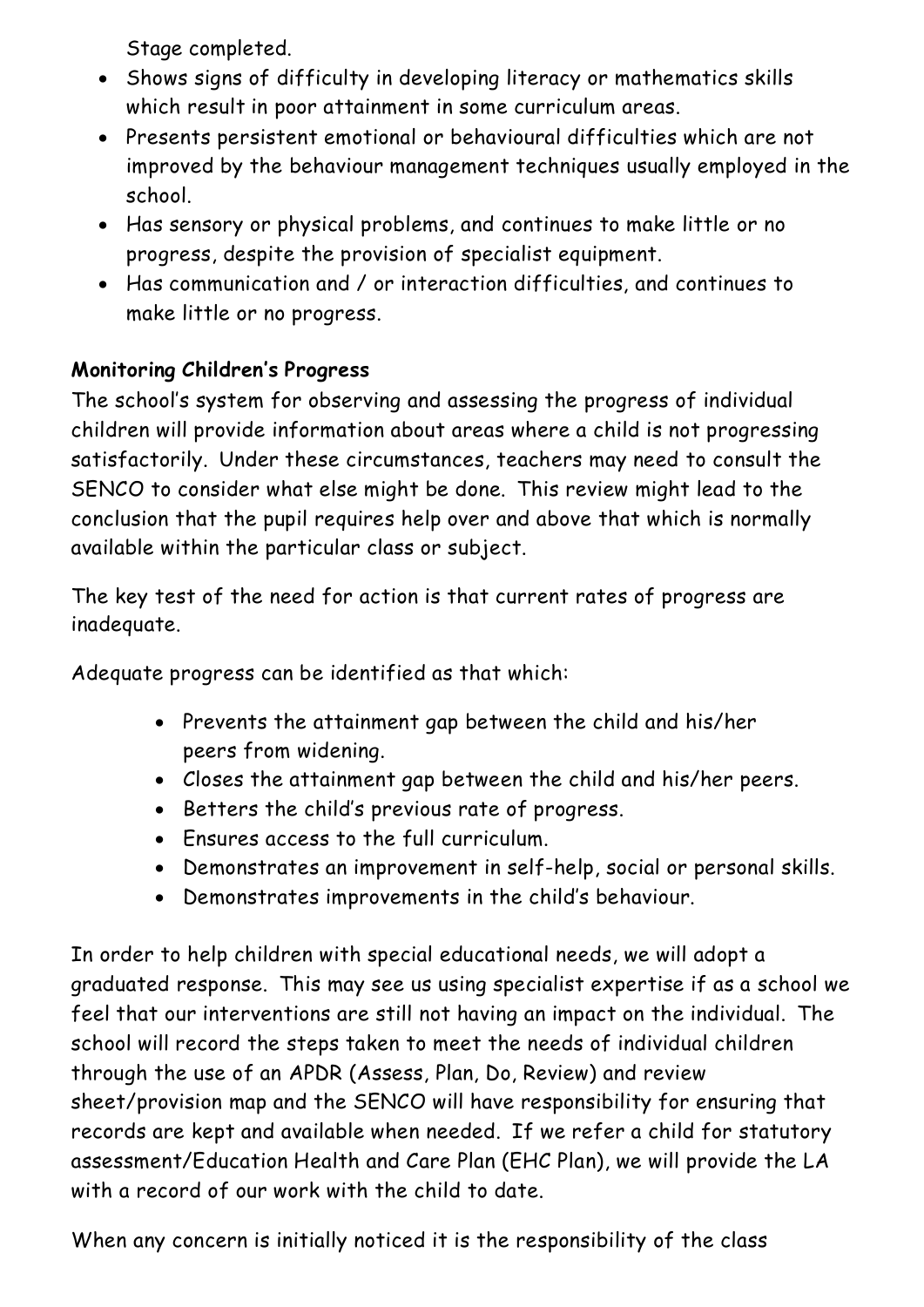teacher to take steps to address the issue. Parents may be consulted and specific intervention put in place and monitored for a period of up to 6 weeks. If no progress is noted after this time the child may be added to the school SEN register with parental permission.

The class/group teacher after discussion with the SENCO will then provide additional interventions that are additional to those provided as part of the school's differentiated curriculum and the child will be given individual learning targets which will be applied within the classroom. These targets will be monitored by the class teacher and teaching assistants within the class and reviewed formally with the SENCO, parents and young person.

## **Pupil Passports**

Pupil Passports have recently been introduced in order to be able to track and support SEN children throughout their whole time with us. Pupil Passports are created straight away as soon as children are identified as SEND and the whole picture of the child including their academic and personal development is passed on as the children move through the school. Children and parents are fully consulted throughout this process which starts as soon as necessary from Children's Centre onwards.

# **Transition**

The APDRs and Pupil Passports support children moving between Children's Centre and School, between Year Groups and between Phases of education as well as supporting the transition to Secondary School

# **LOCAL OFFER**

# **Within our local offer Current SEND Interventions include:**

- Wordshark
- Numbershark
- Tricky Words
- Numbers Count\*
- Precision Teaching
- Guided Reading
- Phonics Target Groups
- Early Assessments
- 1:1 Intervention\*
- Small group intervention
- Speech and Language support
- Pragmatics/Language groups
- Reading and Spelling Programme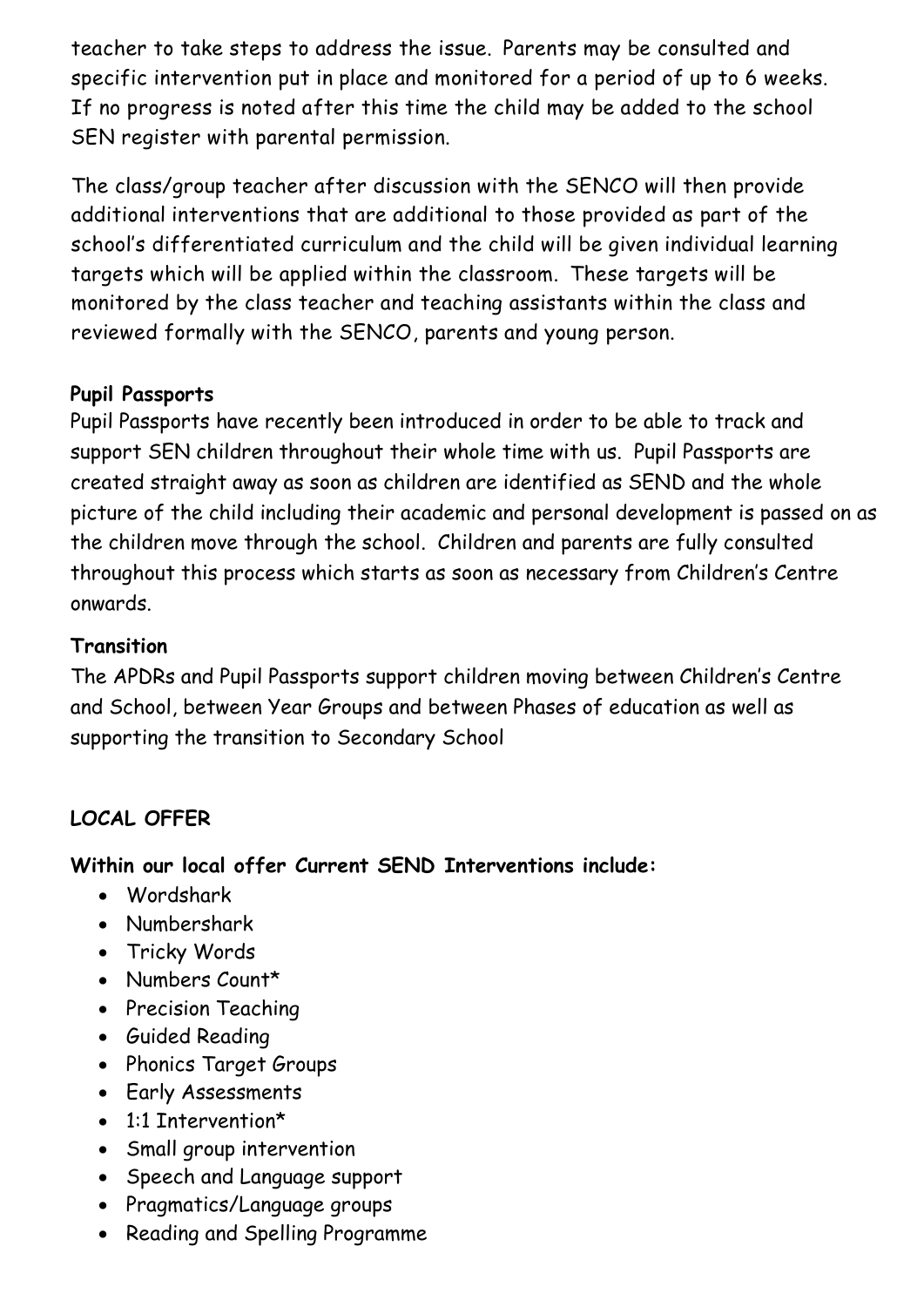- Fun Friends-4-7
- Primary Friends-7-12
- Top up Teaching
- Personal Safety Training
- SEAL Programme
- Cool Kids
- Makaton
- External Agencies Support\*
- 1stClass@Number 1
- 1stClass@Number 2
- Success@Arithmetic
- Handwriting Intervention
- Booster Sessions
- EHC Booster Club\*
- Lego Therapy
- Toe by Toe
- Talk4Number
- SEN Pre Teaching
- Success@Number Sense
- Review and Reflect
- Lego Therapy
- Bespoke behaviour support packages

Please note the items with  $*$  are not part of our local offer and are available through top up funding obtained through an EHC Plan.

## **Partnership with Parents and Pupils**

Partnership plays a key role in enabling children and young people with SEND to achieve their potential. Parents hold key information and have knowledge and experience to contribute to the shared view of a child's needs. All parents of children with special educational needs will be treated as partners given support to play an active and valued role in their child's education.

Children and young people with special educational needs often have a unique knowledge of their own needs and their views about what sort of help they would like. They will be encouraged to contribute to the assessment of their needs, the review and transition process.

The school website contains details of our policy for special educational needs, the special educational needs information report including the arrangements made for children in our school with special educational needs.

At all stages of the special needs process, the school keeps parents fully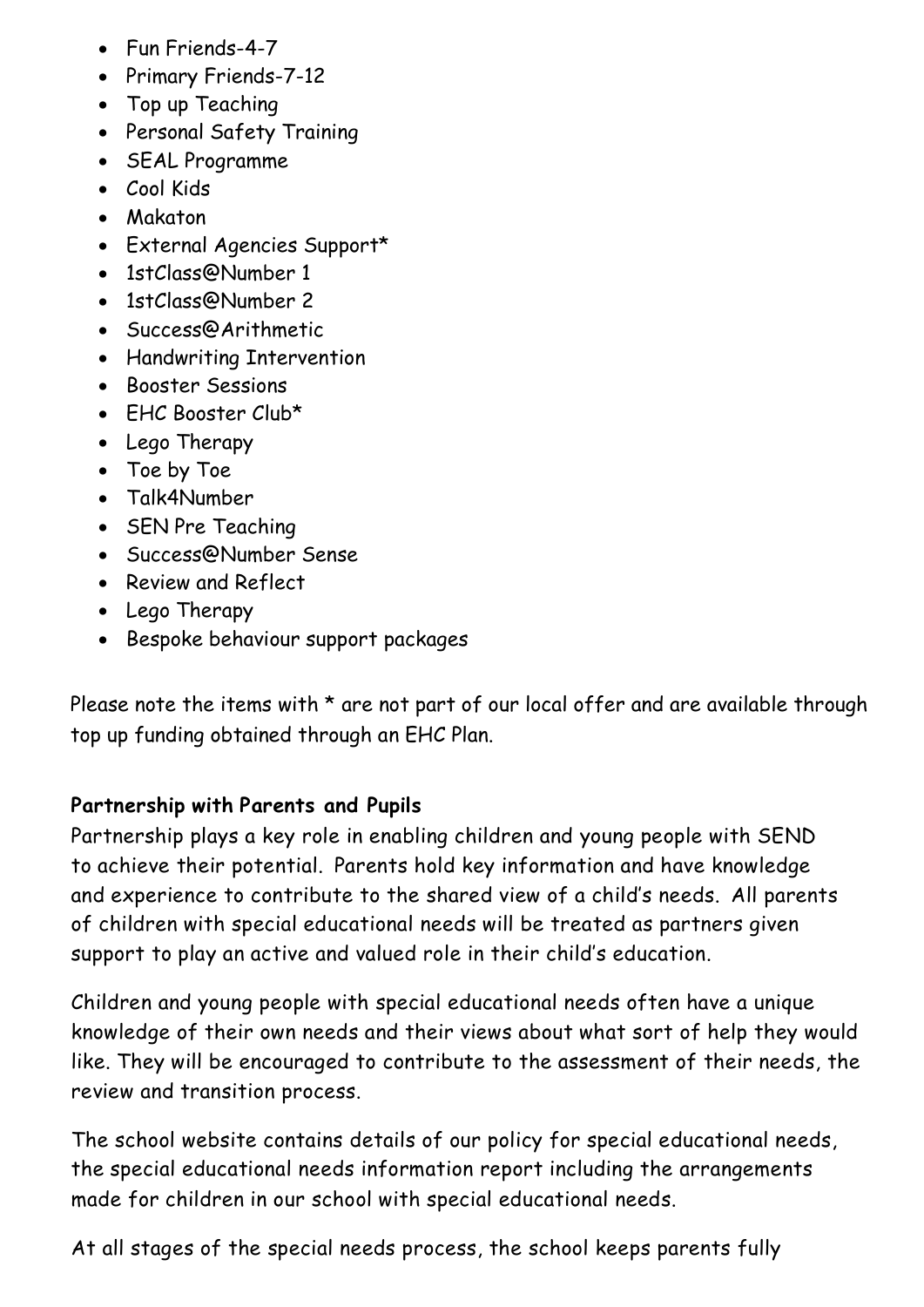informed and involved. We take account of the wishes, feelings and knowledge of parents at all stages.

We encourage parents to make an active contribution to their child's education and have regular meetings each half term to share the progress of special needs children with their parents. We inform the parents of any outside intervention, and share the process of decision-making by providing clear information relating to the education of their child.

Parents always have access to the SENCO through a school email address and/or telephone contact.

Children are consulted throughout the process and during APDR reviews and formulation of Pupil Passports. Staff providing interventions continually listen to and gather children's and parents' views.

## **Role of Parents**

Parents will continue to be consulted and kept informed of the action taken to help their child, and of the outcome of any action. Parents will be invited to meet regularly with the class teacher and SENCO and they will have specific time slots to discuss Individual Learning targets and progress with the SENCO/Teacher on a termly basis.

The SENCO will support further assessment of the child where necessary, assisting in planning for their future needs in discussion with colleagues, pupils and parents.

#### **Early Years Centre**

The Early Years Centre Manager and SENCO work closely together. The Centre Manager is responsible for: Oversight of the day-to-day operation of the play-care S.E.N.D policy. Liaison with parent/carer. Co-ordinating provision for children with Special Educational Needs. Monitoring the progress of these individuals. Maintenance of S.E.N records. Liaison with outside agencies.

Administration of relevant checks including 2 year olds and Early Years Profile.

## **The Use of Outside Agencies**

These services may become involved if a child continues to make little or no progress despite considerable input and adaptations. They will use the child's records in order to establish which strategies have already been employed and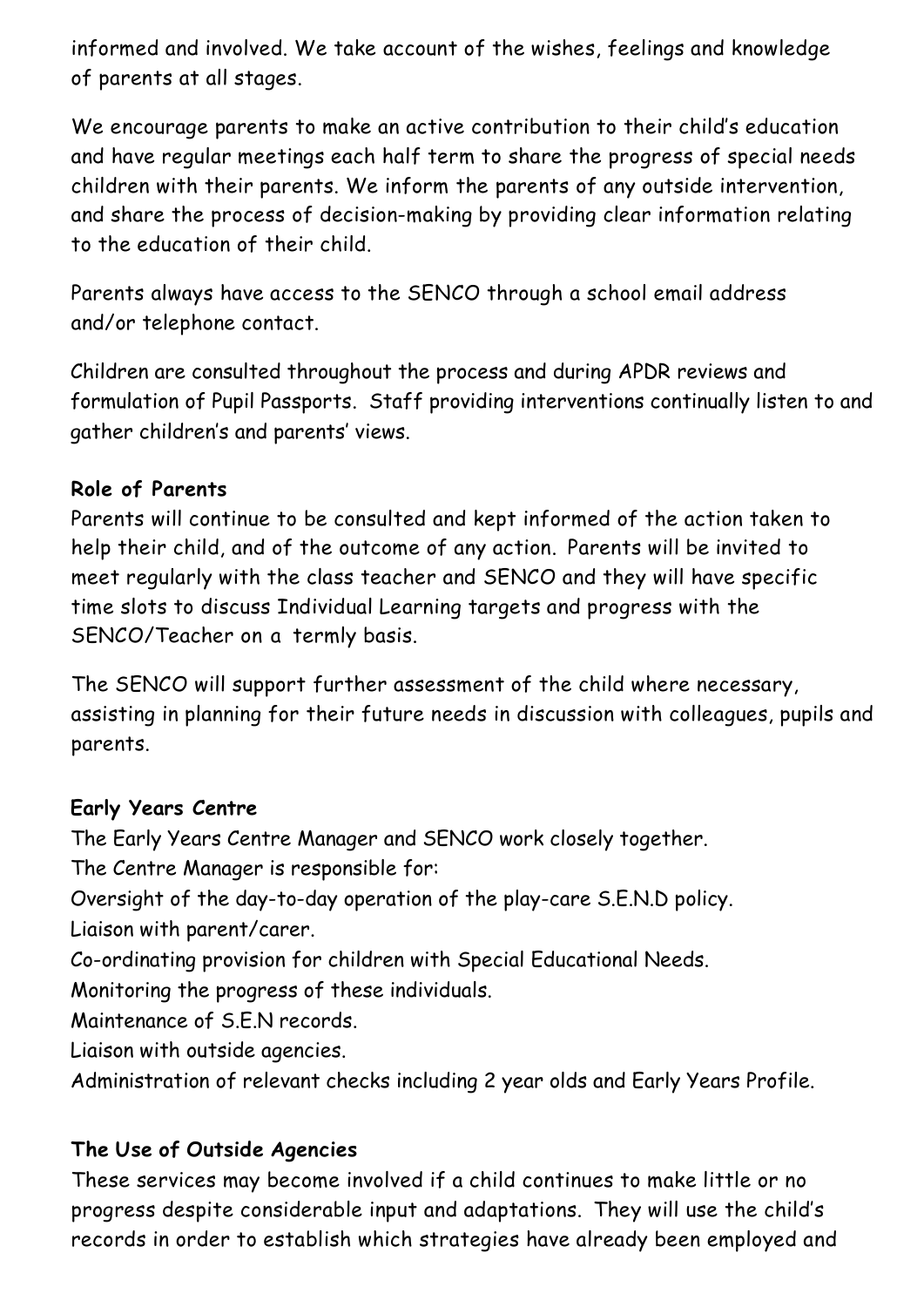which targets have previously been set.

The external specialist may act in an advisory capacity, or provide additional specialist assessment or be involved in teaching the child directly. The child's Individual targets will set out strategies for supporting the child's progress. These will be implemented, at least in part, in the normal classroom setting. The delivery of the interventions recorded in the IEP continues to be the responsibility of the class teacher.

We do not have any special unit attached to our school, but have access to and benefit from a wide range of support services through Walsall Council including:

Educational Psychology Service Social Services Medical Service Speech Therapists Physiotherapists Occupational Therapists Pheasey Children's Centre Children's Services Education Welfare Officer Health Advisors Early Years SEND Team Early Intervention and Inclusion Service Advisory Support Team-Early Years Secondary school liaison CAMHS

We also work closely with CADMUS Inclusive who support the SENCO in implementing good practice across the school and can be consulted when applying for an EHC plan. They may observe or work on an individual basis with children advising on the APDR process.

## **Outside agencies may become involved if the child:**

- Continues to make little or no progress in specific areas over a long period.
- Continues working at National Curriculum levels substantially below that expected of children of a similar age.
- Continues to have difficulty in developing literacy and mathematical skills.
- Has emotional or behavioural difficulties which regularly and substantially interfere with the child's own learning or that of the class group.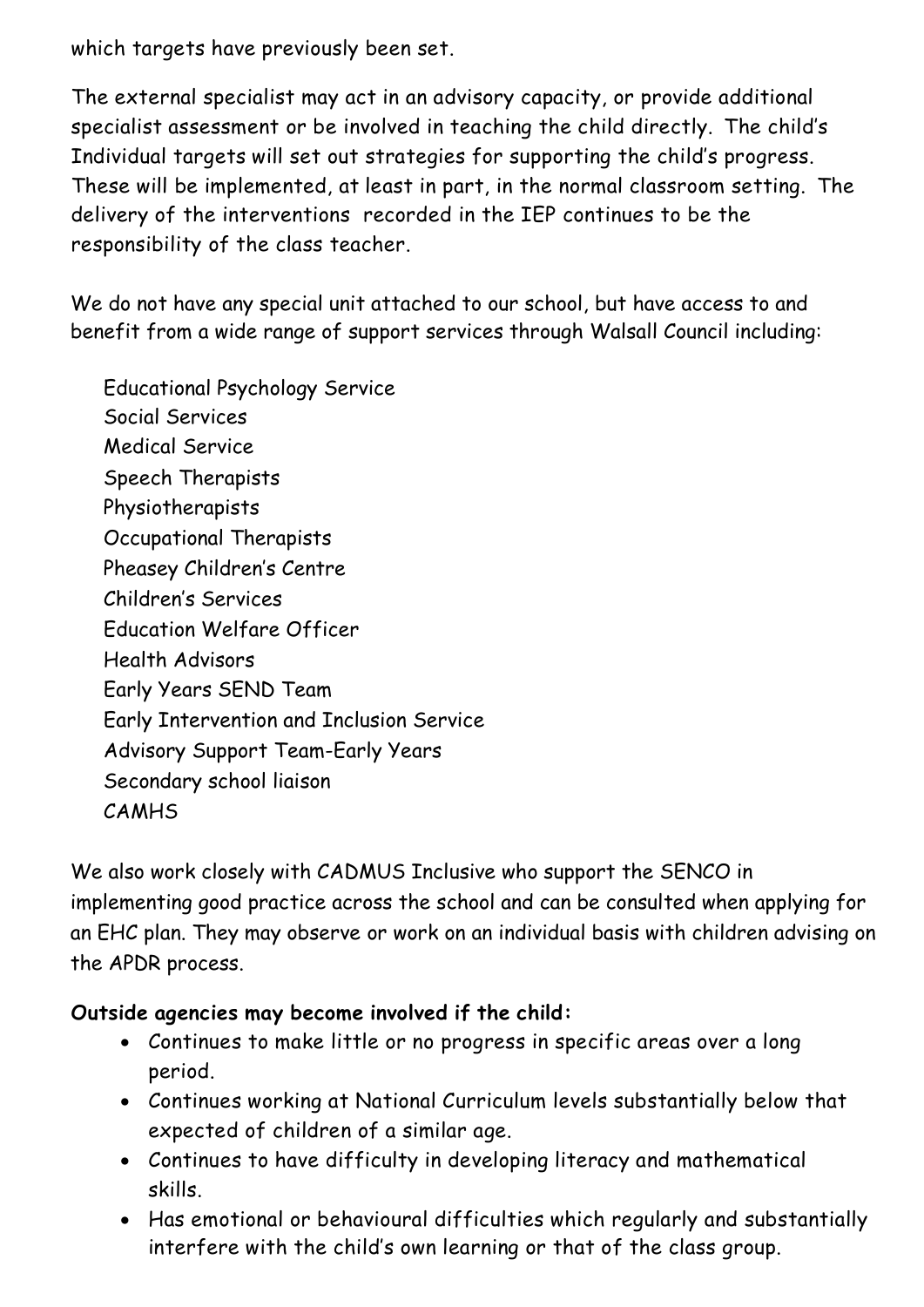- Has sensory or physical needs and requires additional specialist equipment or regular advice or visits by a specialist service.
- Has ongoing communication or interaction difficulties that impede the development of social relationships and cause substantial barriers to learning.
- Despite having received intervention, the child continues to fall behind the level of his peers.

# **School Request for Statutory Assessment or Education Health and Care Plans (from September 2014)**

A request will be made by the school to the LA if the child has demonstrated significant cause for concern. The LA will be given information about the child's progress over time, and will also receive documentation in relation to the child's special educational needs and any other action taken to deal with those needs, including any resources or special arrangements put in place. The SENCO will liaise with parents regarding any provision of a Personal Budget.

The evidence will include:

- Previous individual education plans and targets for the pupil.
- Records of regular reviews and their outcomes.
- Records of the child's health and medical history where appropriate.
- National Curriculum attainment levels in literacy and numeracy.
- Education and other assessments, for example from an advisory specialist support teacher or educational psychologist.

# **Pastoral Support**

Pastoral support can be accessed through our in-house Hedgehogs run by our Learning Mentor. We also operate an anti-bullying policy available on the Web Site. Our Behaviour Support lead also works with children in small groups or on a 1:1 basis to provide pastoral support.

# **Views of the Parents.**

The parents of any child who is referred for statutory assessment will be kept fully informed of the progress of the referral. Children with a EHC Plan (statement of special educational needs) will be reviewed each half term in addition to the statutory annual assessment. When this coincides with transfer to high school, the SENCO from the high school will be informed of the outcome of the review.

Parent Partnership, through the LA local offer, continue to provide support for parents.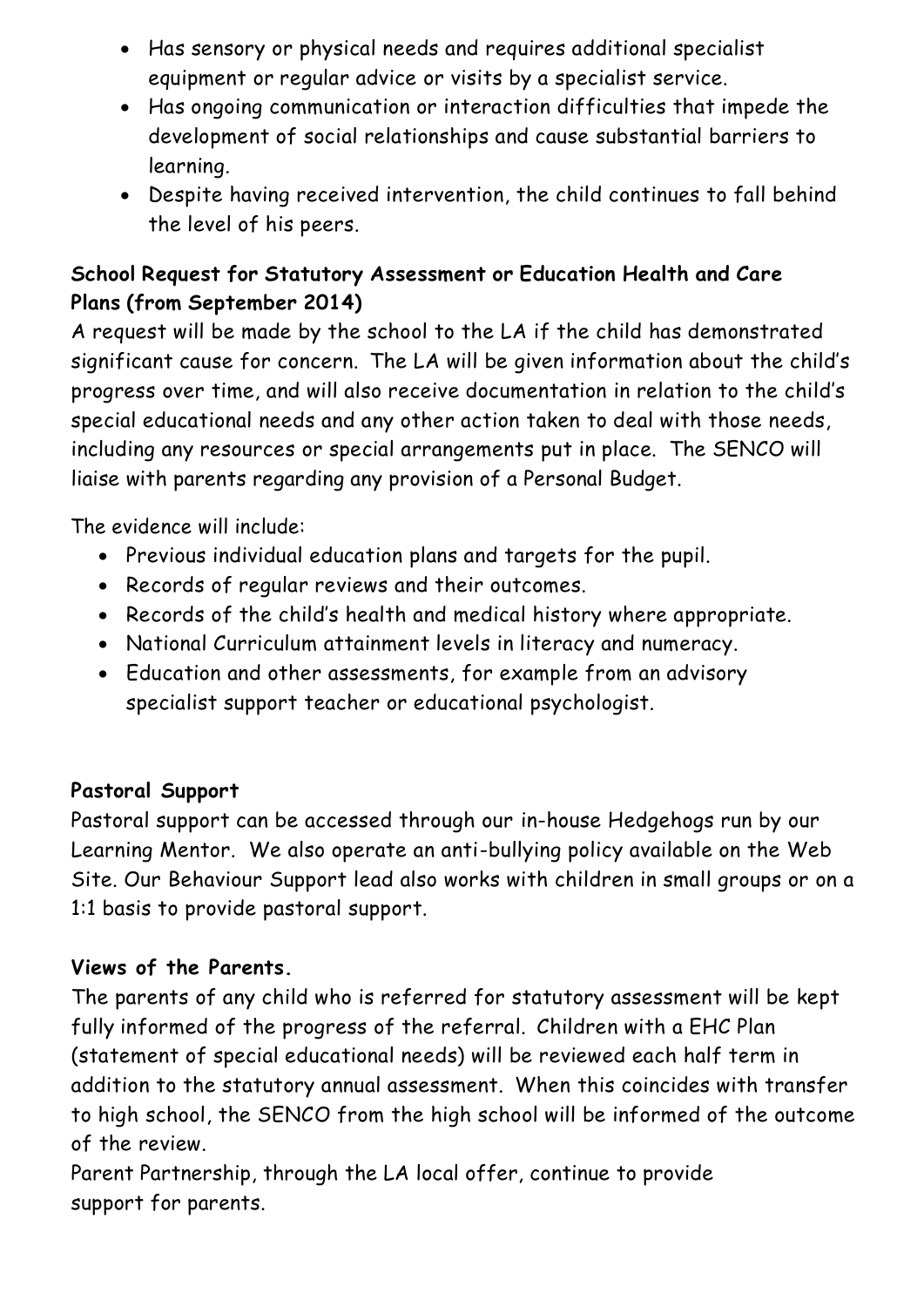#### **APDR Plans**

APDRs will support pupils in making progress through including:

- •The short term targets set for the child.
- •The teaching strategies to be used.
- •The provision to be put in place.
- •How the targets will help the child in their learning
- •What they are responsible for
- •How the child can be successful
- •The review date.
- •Mid-point review sheets are stored on the school system and updated regularly by teachers and teaching assistants

•The child's views will be sought and taken into account, as will those of the parents, whose support is vital if progress is to be achieved and maintained.

## **Access to the Curriculum**

All children have an entitlement to a broad and balanced curriculum, which is differentiated to enable children to understand the relevance and purpose of learning activities and experience levels of understanding and rates of progress that bring feelings of success and achievement.

We enable pupils with SEND to engage in the activities of the school along with other pupils and this includes trips and visits. Where additional support may be required to facilitate this we undertake risk assessments if appropriate and make available additional staffing, resources or specialist support to enable individuals to participate.

Teachers use a range of strategies to meet children's special educational needs. Lessons have clear learning objectives and staff differentiate work appropriately, and use assessment to inform the next stage of learning. APDR Plans, which employ a small-steps approach, feature significantly in the provision that we make in the school. By breaking down the existing levels of attainment into finely graded steps and targets, we ensure that children experience success. All children on the special needs register have an APDR plan with individual targets.

We support children in a manner that acknowledges their entitlement to share the same learning experiences that their peers enjoy. Wherever possible, we do not withdraw children from the classroom situation. There are times though when, to maximise learning, we ask the children to work in small groups, or in a one-to-one situation outside the classroom.

# **Accessibility**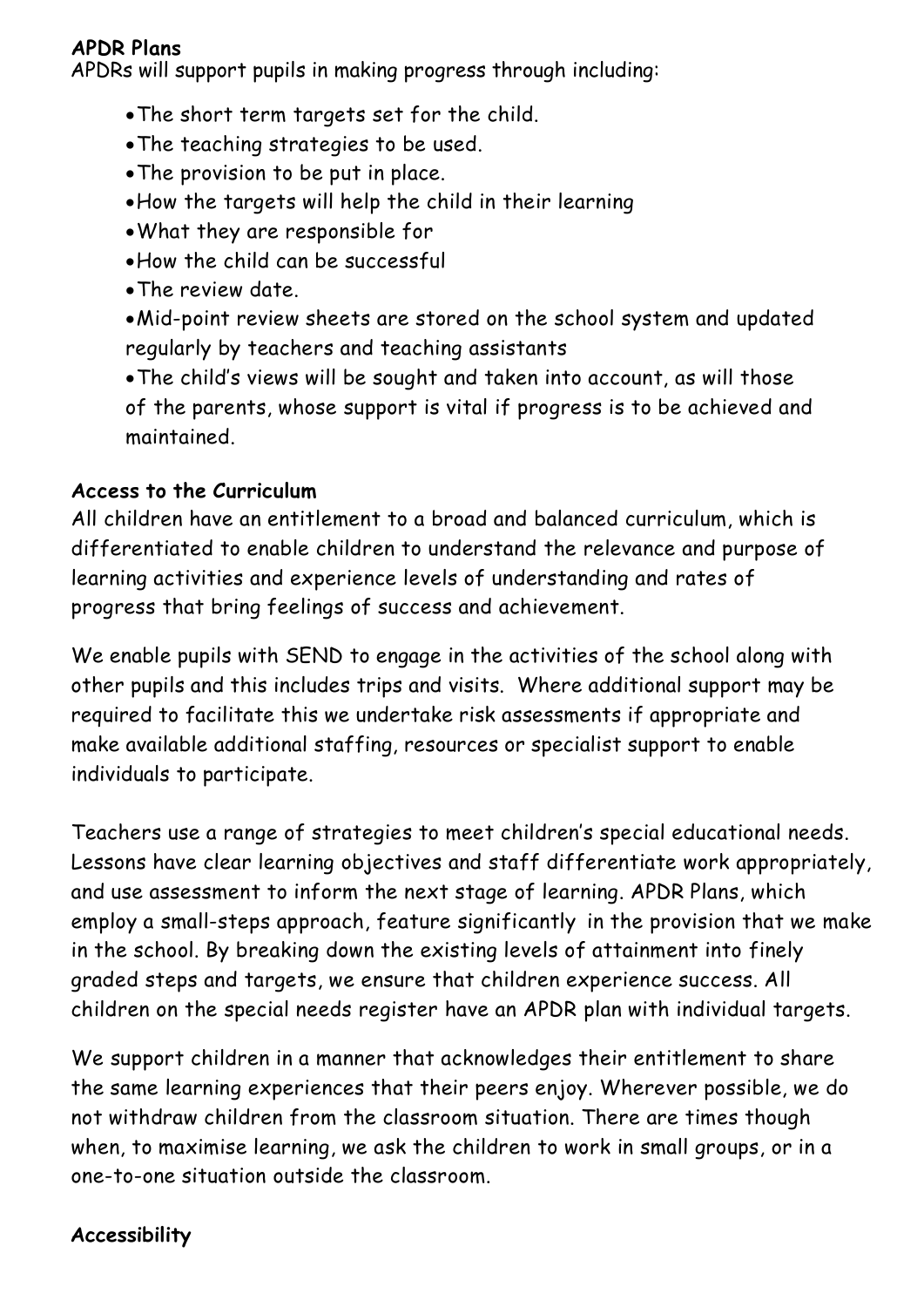The school complies fully with the requirements of the Equality Act 2010. School continues to fulfil the requirements of the disabled access minimum standards in terms of:-

> Access to buildings and the outside environment. Movement inside the building. Safety and Independence inside the building.

## **Allocation of Resources**

The SENCO is responsible for the operational management of the specified and agreed resourcing for special needs provision within the school, including the provision for children with statements of special educational needs and Education Health and Care plans. This includes any Personal Budget required.

Extensive training is undertaken by our Staff at full staff meetings. Our SENCO has also attended a range of training and our Teaching Assistants have been trained on all the interventions we offer in school. SENCO has completed the SENCO Accreditation Course.

## **Funding**

The Head Teacher informs the governing body of how the funding allocated to support special educational needs has been employed.

An annual audit will allow for the determination of equipment and/or facilities required.

The Head Teacher and the SENCO meet annually to agree on how to use funds directly related to statements.

## **Dyslexia Friendly Status**

Pheasey Park Farm Primary School provides equality for all its pupils. The school actively promotes a Dyslexia Friendly learning environment and uses teaching techniques suitable for all children to learn.

## **The Role of the Governing Body**

The governing body challenges the school and its members to secure necessary provision for any pupil identified as having special educational needs. They ask probing questions to ensure all teachers are aware of the importance of providing for these children and ensure that funds and resources are used effectively.

The governing body has decided that children with special educational needs